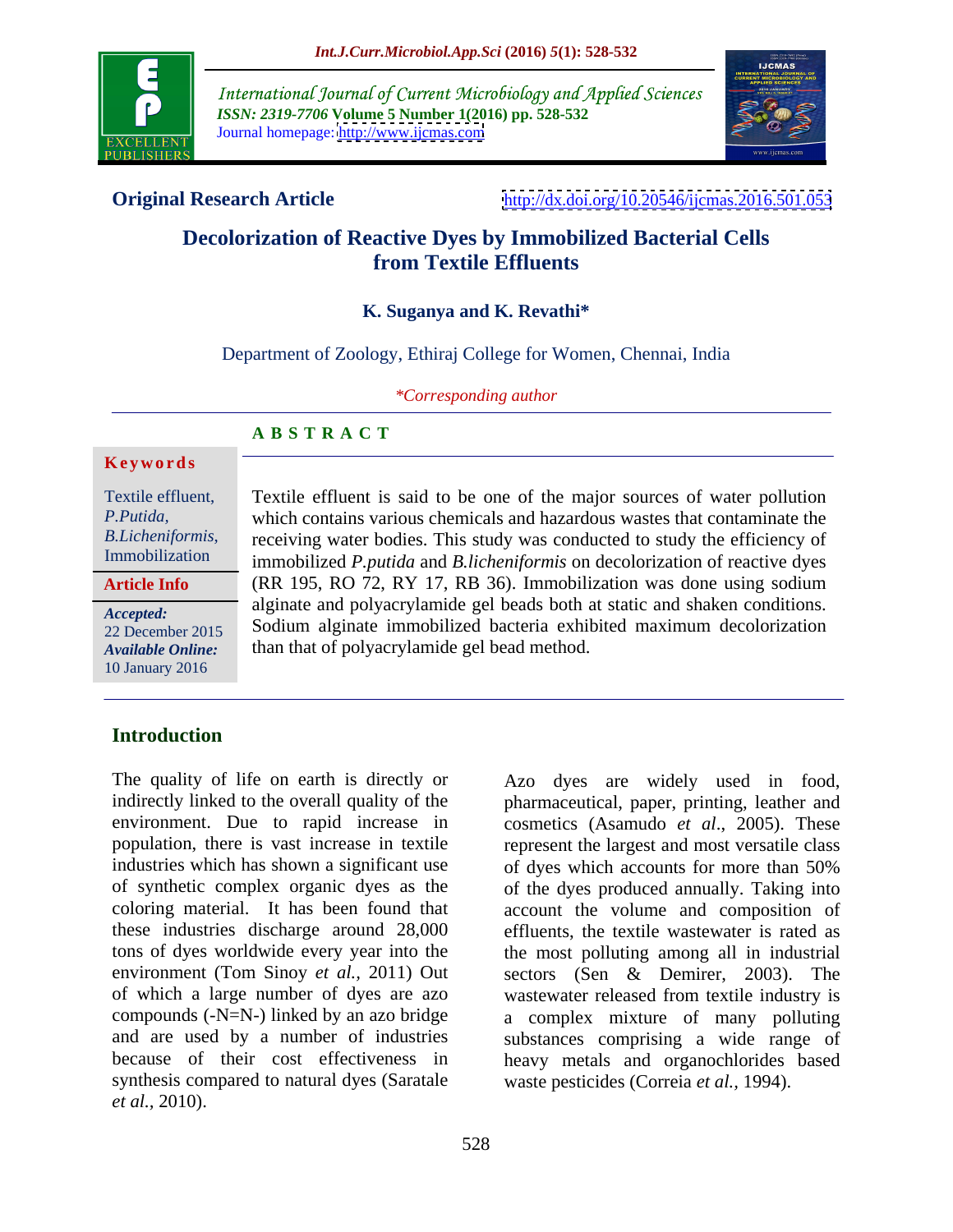The effluents from textiles significantly *B.licheniformis* and *P.putida* on reactive azo affect the photosynthetic activity of aquatic life by impeding light penetration, damages the quality of the receiving streams thus disturbing the food chain of aquatic ecosystem (Aksu *et al*., 2007). In recent times, government legislation is becoming more stringent especially in The samples were collected from textile developed/developing countries regarding the removal of dyes from industrial effluents. There are many physico-chemical techniques in removal of color from wastewater such as coagulation, **Sample Collection** flocculation, membrane filtration, precipitation, adsorption etc. But these Samples were collected in screw capped methods have their own drawbacks of being sterilized bottles aseptically and transported economically unfeasible, unable to remove the recalcitrant azo dyes inturn generating a significant amount of sludge that may cause **Dyes and Media** secondary pollution problems (Anjaneyulu *et al*., 2005). The biological decolorization To see the degrading efficiency of isolated and degradation of synthetic dyes has been bacteria, four different commercially of considerable interest since it is eco-available dyes namely Reactive Red 195, friendly, cheap and produces less amount of Reactive Yellow 17, Reactive Orange 72, sludge (Moosvi *et al*., 2005; Kalyani *et al.,* 2009). The ubiquitous nature of study. All chemicals and dyes were of microorganisms makes them an invaluable tool in treatment of wastewater from industries (Olukanni *et al.,* 2006)

Recently the application of immobilized<br>cells for biosorption of dyes has been cells for biosorption of dyes has been *putida* were isolated from the textile effluent gaining attention in the field of wastewater samples. Bacteria were isolated through decolorization. Many researchers have serial dilution and streak plate method on studied the effect of immobilized whole Nutrient Agar. Identification of bacteria was cells and enzymes on decolorization done by colony, cellular morphological characteristics since immobilization characters and performing biochemical tests provides distinct stability over free cells (Ha following Bergey's manual of Systematic *et al*., 2009). Immobilization of the microbial cells offers a great potential in various bioremediation processes. Intensive **Decolorization by Immobilized Whole** research has been carried out in the field of immobilization of cells since last two decades. Therefore the present study is In the present study, the efficiency of directed to investigate the decolorization isolated bacteria to decolorize the reactive ability of free and immobilized cells of dyes RR 195, RO 72, RY 17, and RB 36

dyes.

#### **Materials and Methods**

#### **Sample Site**

effluent water from Erode effluent discharge points located in Kaveri river, Karunkalpalayam, India.

#### **Sample Collection**

to the laboratory in an ice bucket.

#### **Dyes and Media**

bacteria, four different commercially and Reactive Blue 36 were used in this highest purity and of analytical grade.

#### **Isolation of Bacteria**

*Bacillus licheniformis* and *Pseudomonas*  Bacteriology.

# **Bacterial Cells**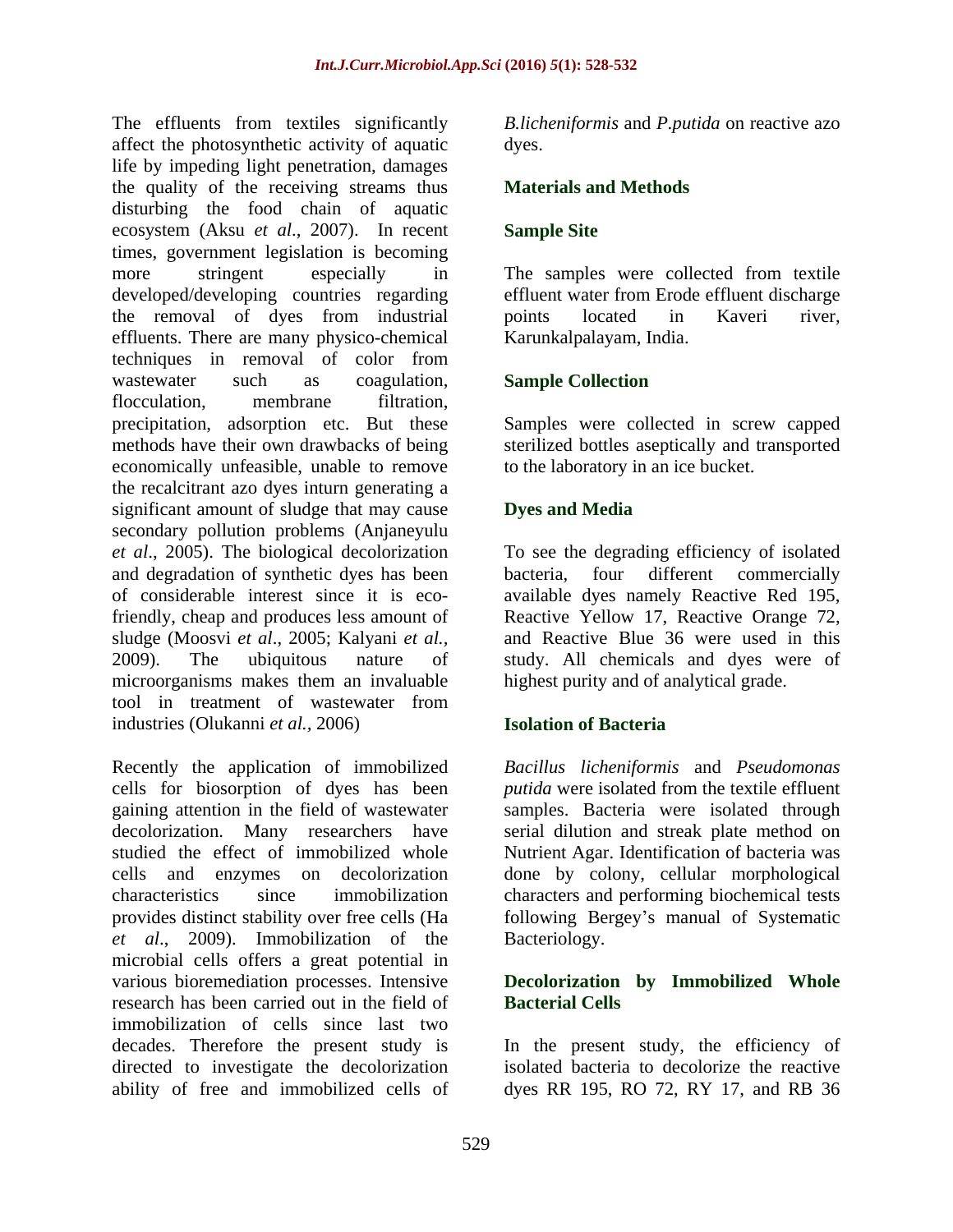immobilized on polyacrylamide gel beads and sodium alginate were evaluated. Initially, percentage of degradation of bacterial isolates against the four reactive dyes was studied in liquid media. *P.putida* significant color reduction with RY 17 and cells gave maximum decolorization RB 36. (96.59%) than polyacrylamide

out with *P.putida* (RR 195 and RO 72) and decreased. *B.licheniformis* (RY 17, RB 36) The dye decolorizing potential was determined at Table 2 shows the percentage of both static (0 rpm) and agitated conditions

*P.putida* and *B.licheniformis* were identified

to decolorize the reactive dyes was investigated at static and agitated conditions.

against RR 195 and RO 72 showed efficient *P.putida* against RR 195 showed 91% decolorization. *B.licheniformis* produced degradation. Sodium alginate embedded Hence immobilization studies were carried rpm the decolorizing activity gradually Table 1 shows that at static conditions cells gave maximum decolorization (96.59%) than polyacrylamide immobilization (93.58%). At 50 and 100 decreased.

(50 rpm, 100 rpm). Immobilization of the *P.putida*. Above 90% degradation of RO 72 isolate was carried out using 4% sodium alginate adopting the method of Bettman & cells. Under agitated conditions of 50 rpm Rehm (1984). Polyacrylamide gel the rate of decolorization decreased entrapment of cells was performed gradually. It was noted that sodium alginate according to the method of Jonathan, 1988. immobilized cells gave maximum color **Results and Discussion** There was a decrease in decolorizing immobilized on polyacrylamide gel beads<br>
interaktion polyacry of immobilized bacterial clusters are exampled to decolorize the reactive dyes was<br>
Initially, percentage of degradation of investigated at static and agitated Table 2 shows the percentage of decolorization of RO 72 by immobilized was recorded at static conditions by free reduction compared to polyacrylamide. activity when immobilization was done at 100 rpm.

|                                                                                                                                                                                                                                                                                                                                       |                  | <b>Relative specific decolorization rate <math>(\%)</math></b> |                                   |  |
|---------------------------------------------------------------------------------------------------------------------------------------------------------------------------------------------------------------------------------------------------------------------------------------------------------------------------------------|------------------|----------------------------------------------------------------|-----------------------------------|--|
| <b>Example 12</b> Townships $\frac{1}{\sqrt{2\pi}}$ or $\frac{1}{\sqrt{2\pi}}$ or $\frac{1}{\sqrt{2\pi}}$ and $\frac{1}{\sqrt{2\pi}}$ or $\frac{1}{\sqrt{2\pi}}$ or $\frac{1}{\sqrt{2\pi}}$ or $\frac{1}{\sqrt{2\pi}}$ or $\frac{1}{\sqrt{2\pi}}$ or $\frac{1}{\sqrt{2\pi}}$ or $\frac{1}{\sqrt{2\pi}}$ or $\frac{1}{\sqrt{2\pi}}$ or |                  |                                                                | $100$ rpm*                        |  |
| Free cells                                                                                                                                                                                                                                                                                                                            | $91.80 \pm 0.66$ |                                                                | $29.66 \pm 1.73$ 25.00 $\pm 1.20$ |  |
| PAA immobilized cells   $93.58 \pm 0.70$   $67.33 \pm 1.76$   $61.66 \pm 4.72$                                                                                                                                                                                                                                                        |                  |                                                                |                                   |  |
| SA immobilized cells $\begin{array}{ l } 96.59 \pm 0.53 & 84.33 \pm 2.33 & 62.00 \pm 2.33 \end{array}$                                                                                                                                                                                                                                |                  |                                                                |                                   |  |

### **Table.1** Decolorization of RR 195 by Immobilized *P.Putida*

**\*** Values represent mean of triplicate experiments along with standard error (Mean ± SE)

#### **Table.2** Decolorization of RO 72 by Immobilized *P.Putida*

|                       | Relative specific decolorization rate $(\%)$ |                               |                  |
|-----------------------|----------------------------------------------|-------------------------------|------------------|
| <b>Types</b>          | $0$ rpm (static)*                            | $50$ rpm $*$                  | $100$ rpm*       |
| Free cells            | $92.07 \pm 0.81$                             | $30.00 \pm 4.04$              | $30.33 \pm 1.45$ |
| PAA immobilized cells | $93.01 \pm 0.46$                             | $66.00 \pm 6.02$              | $42.00 \pm 4.35$ |
| SA immobilized cells  | $96.40 \pm 0.95$                             | $87.66 \pm 2.4$<br>$\sqrt{4}$ | $51.00 \pm 7.93$ |

\* Values represent mean of triplicate experiments along with standard error (Mean  $\pm$  SE)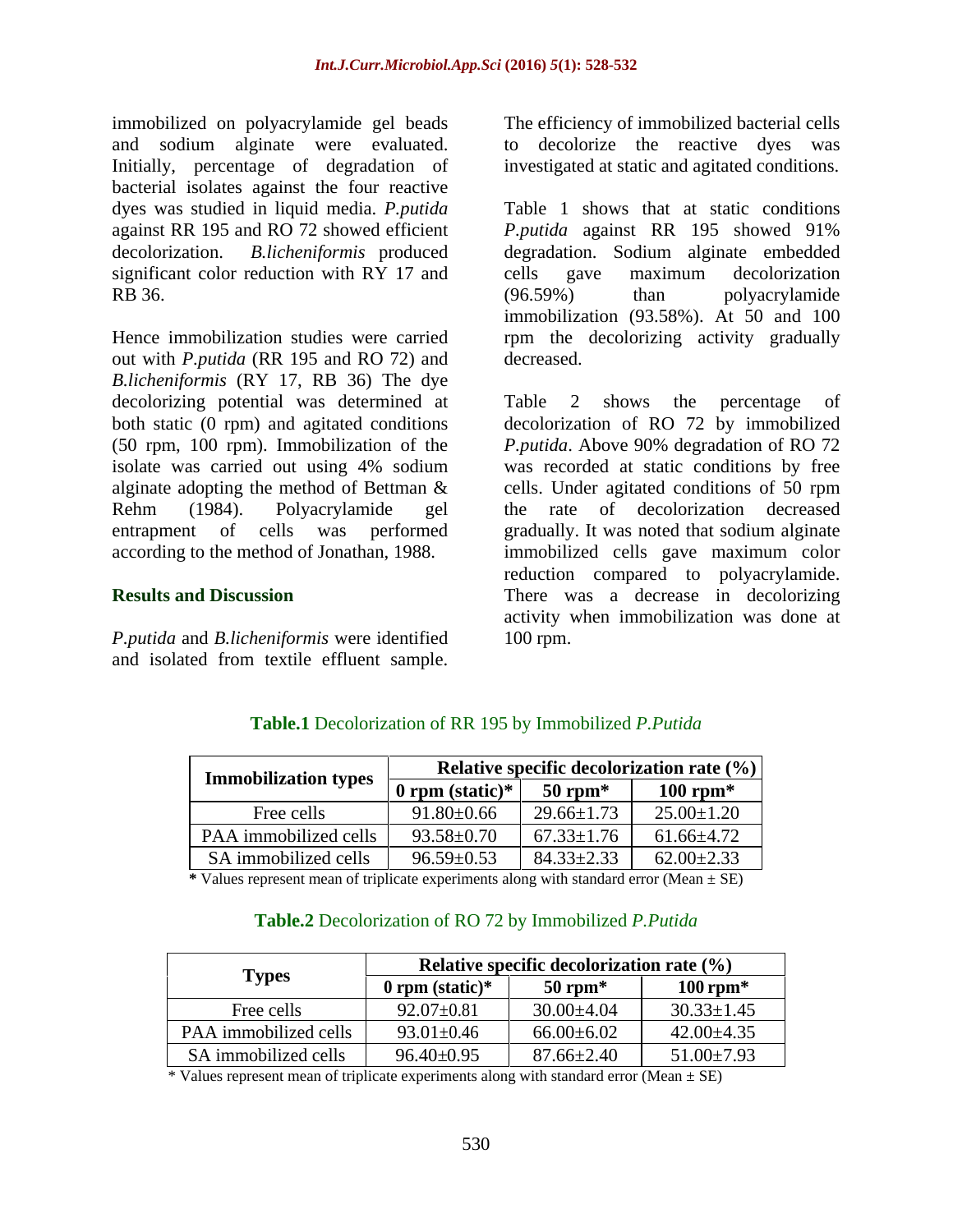| $\sim$                       | Relative specific decolorization rate $(\%)$ |                  |                  |
|------------------------------|----------------------------------------------|------------------|------------------|
| <b>Types</b>                 | 0 rpm (static) $*$                           | $50$ rpm         | $100$ rpm*       |
| Free cells                   | $85.03 \pm 0.84$                             | $34.33 \pm 0.66$ | $32.66 \pm 2.02$ |
| <b>PAA</b> immobilized cells | $88.63 \pm 0.50$                             | $71.66 \pm 0.88$ | $48.66 \pm 3.17$ |
| SA immobilized cells         | $91.66 \pm 0.58$                             | $87.00 \pm 2.00$ | $55.66 \pm 5.17$ |

#### **Table.3** Decolorization of RY 17 by Immobilized *B.Licheniformis*

**\*** Values represent mean of triplicate experiments along with standard error (Mean ± SE)

#### **Table.4** Decolorization of RB 36 by Immobilized *B.Licheniformis*

|                        | Relative specific decolorization rate $(\% )$ |                  |                  |  |
|------------------------|-----------------------------------------------|------------------|------------------|--|
| Type of immobilization | 0 rpm (static)*                               | $50$ rpm $*$     | $100$ rpm*       |  |
| Free cells             | $90.77 \pm 0.53$                              | $39.33 \pm 1.76$ | $36.66 \pm 1.20$ |  |
| PAA immobilized cells  | $2 + 0.76$<br>00.10                           | 78.33±2.40       | $55.33 \pm 1.85$ |  |
| SA immobilized cells   | $96.99 \pm 1.43$                              | $84.66 \pm 1.66$ | $62.33 \pm 2.96$ |  |

**\*** Values represent mean of triplicate experiments along with standard error (Mean ± SE)

decolorization since this method not only becomising for its application in immobilized bacteria and the binding agent effluents. but also makes the application reusable, which reduces the overall cost. On the **References** whole, immobilized cells are more tolerant to local perturbations like changes in Anjaneyulu, Y., Sreedhara, N. & Raji, temperature, pH and presence of inhibitor compounds (Tallur *et al*., 2009). It has been stated that sodium alginate is a suitable and emerging technologies: A Review. matrix material because it is non-toxic and the method used for its gelation is mild Aksu, Z., Kilic, N., Ertugrul, V. & Donmez, towards the microorganisms (Sriamornsak, 1998). Chromium (VI) and Remazol black on

Similar trend was observed with by *Trametes versicolor. Enz. Microbial*  immobilized *B.licheniformis* against RY 17 and RB 36 (Tables 3 and 4). In all cases, Asamudo, N.U., Daba, A.S. & Ezeronyel, sodium alginate immobilized cells showed maximum color reduction and static effluent using *Phanerochaete* conditions were found suitable for *chrysosporium*. *Afr. J. Biotechnol*., 4: decolorization than that of 50 and 100 rpm. 1548-1553. This was similar to the results obtained by Bergey's Manual. Williams & Wilkins, Satheesh *et al.*, 2013 in which significance Baltimore. USA. 1984. Bergey's of static conditions for better decolorization has been highlighted. Bettman, H. & Rehm, H.J. 1984.

In recent times, the application of To conclude, the present study reveals that immobilized cell has been receiving *P.putida* and *B.licheniformis* immobilized in increased attention in the field of wastewater sodium alginate at static condition is simplifies separation and recovery of biodegradation of the reactive dyes in textile promising for its application in effluents.

#### **References**

- D.S.S. 2005. Decolourization of industrial effluents- available methods and emerging technologies: A Review. *Environ. Sci. Biotechnol.***,** 4: 245-273.
- G. 2007. Inhibitory effects of chromium (VI) and Remazol black on chromium (VI) and dyestuff removals *Technol.,* 40:1167-1174.
- O.U. 2005**.** Bioremediation of textile effluent using *Phanerochaete*  1548-1553.
- Bergey's Manual. Wiliams & Wilkins,<br>Baltimore. USA. 1984. Bergey's Manual of Systemic Bacteriology.

Bettman, H. & Rehm, H.J. 1984**.**